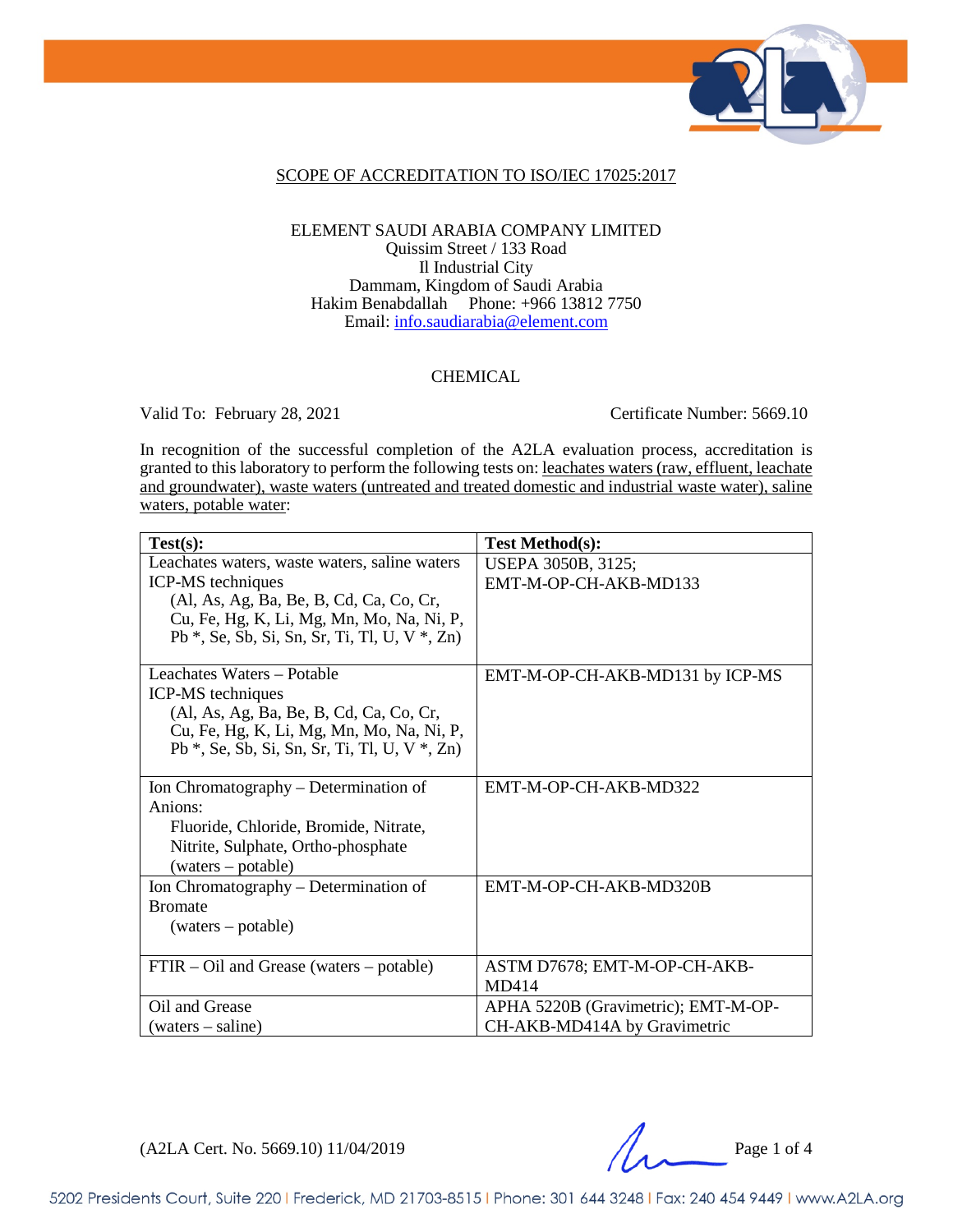| Test(s):                                        | <b>Test Method(s):</b>            |
|-------------------------------------------------|-----------------------------------|
| GC-MS (waters – potable, saline waters $\&$     | EMT-M-OP-CH-AKB-MD406 for SVOC's; |
| soils)                                          | EMT-M-OP-CH-AKB-MD403B for PAH in |
| Semi Volatile Organic Compounds (SVOC's)        | Soils;                            |
| and Polycyclic Aromatic Hydrocarbon (PAH)       | EMT-M-OP-CH-AKB-MD403A for PAH in |
| including:                                      | Water;                            |
| Azobenzene                                      |                                   |
| 1,2-Dichlorobenzene                             |                                   |
| 1,3-Dichlorobenzene                             |                                   |
| 1,4-Dichlorobenzene                             |                                   |
| 1,2,4-Trichlorobenzene Hexachlorobenzene        |                                   |
| Nitrobenzene                                    |                                   |
| 2,4-Dinitrotoluene                              |                                   |
| 2,6-Dinitrotoluene                              |                                   |
| 2-Chlorophenol                                  |                                   |
| 2,4-Dichlorophenol                              |                                   |
| 2,4,5-Trichlorophenol                           |                                   |
| 2,4,6-Trichlorophenol                           |                                   |
| o-Cresol                                        |                                   |
| p-Cresol                                        |                                   |
| 2-Nitrophenol                                   |                                   |
| 2,4-Dimethylphenol                              |                                   |
| 4-Chloro-3-methylphenol Dimethyl phthalate      |                                   |
| Diethyl phthalate                               |                                   |
| Bis(2-ethylhexyl)phthalate Butyl                |                                   |
| benzylphthalate                                 |                                   |
| Di-n-butylphthalate                             |                                   |
| Di-n-octylphthalate                             |                                   |
| 4-Chlorodiphenylether                           |                                   |
| 4-Bromophenyl phenylether Dibenzofuran          |                                   |
| Isophorone Hexachloroethane                     |                                   |
| n-nitrosodi-n-propylamine Bis(2-                |                                   |
| chloroisopropyl) ether Bis 92-                  |                                   |
| chloroethyl)ether                               |                                   |
| n-nitrosodimethylamine                          |                                   |
| bis(2-chloroethoxy)metyhane 4-Chloroaniline     |                                   |
| 2-Nitroaniline Hexachlorobutadiene              |                                   |
| Hexachlorocyclopentadiene Naphthalene           |                                   |
| 2-Methylnaphthalene                             |                                   |
| 2-Chloronaphthalene Naphthalene                 |                                   |
| Acenaphthene Acenaphthylene Anthracene          |                                   |
| Carbazole                                       |                                   |
| Benzo(a)anthracene Benzo(b)fluoranthene         |                                   |
| $Benzo(k)$ fluoranthene $Benzo(g,h,i)$ preylene |                                   |
| Benzo(a)pyrene                                  |                                   |
| Chrysene                                        |                                   |
| Fluorene                                        |                                   |
| Fluoroanthene                                   |                                   |
| Dibenze $(a,h)$ anthracene Ideno $(1,2,3-$      |                                   |
| c,d)Pyrene Phenathrene                          |                                   |
| Pyrene                                          |                                   |
|                                                 |                                   |
| (A2LA Cert. No. 5669.10) 11/04/2019             | Page 2 of 4                       |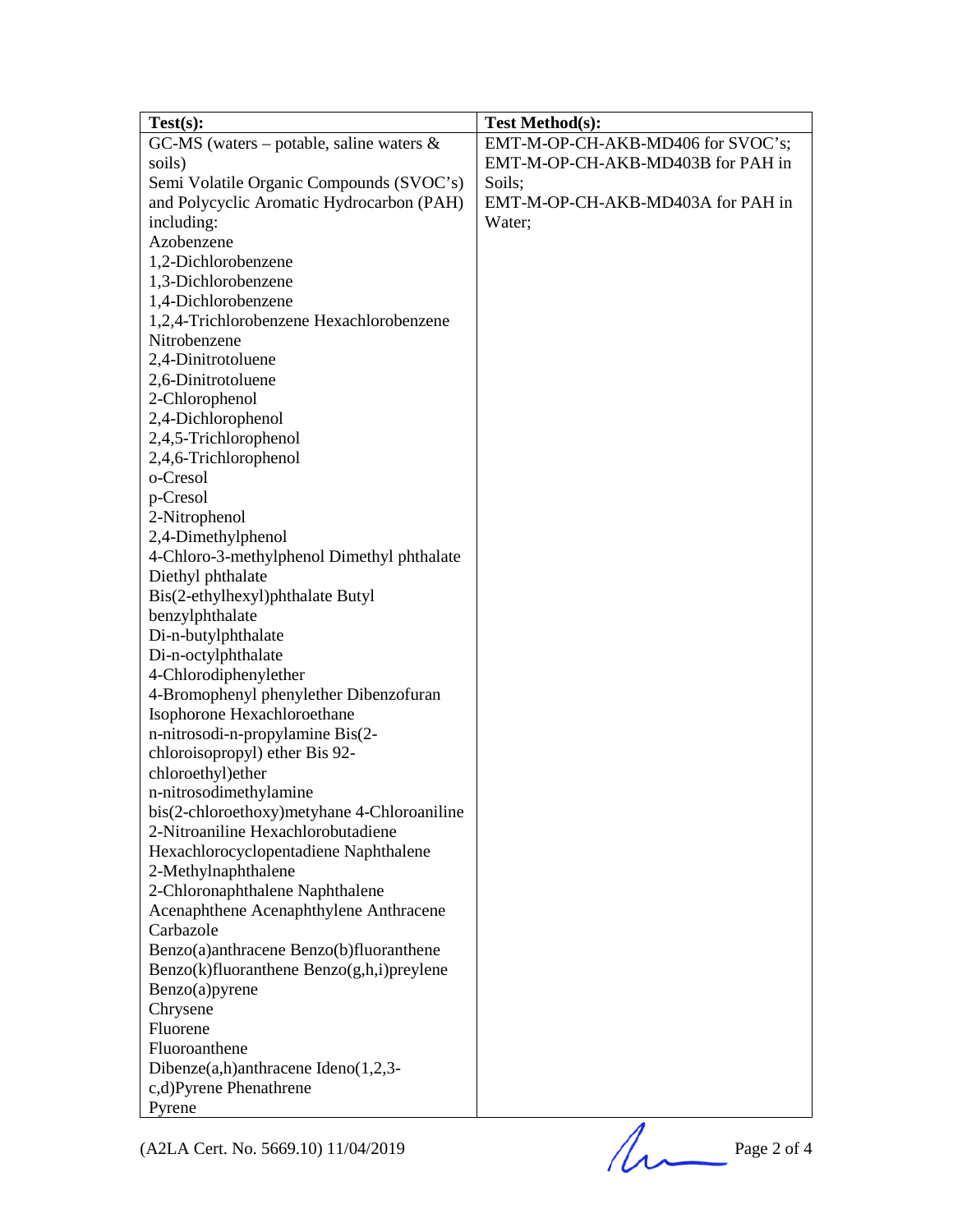| Test(s):                                             | <b>Test Method(s):</b> |
|------------------------------------------------------|------------------------|
| GC-FID-Extractable Petroleum                         | EMT-M-OP-CH-AKB-MD401  |
| Hydrocarbons (EPH) and Total Petroleum               |                        |
| Hydrocarbons                                         |                        |
| $(TPH)$ ( $>$ C10 to C40)                            |                        |
| (waters – potable, saline waters $\&$ soils)         |                        |
|                                                      |                        |
| GC-MS Headspace -Volatile Organic                    | EPA 8260;              |
| Compounds (VOC'S) including:                         | EMT-M-OP-CH-AKB-MD404  |
| Dichlorodifluoromethane; Vinyl Chloride;             |                        |
| Bromomethane; Chloroethane;                          |                        |
| Trichlorofluoromethane; 1,1-Dichloroethane;          |                        |
| Methylene Chloride;                                  |                        |
| Methyl Tert-butyl ether                              |                        |
| (MTBE); trans-1,2 Dichloroethene; 1,1-               |                        |
| Dichloroethane; cis-1,2-Dichloroethane; 2,2-         |                        |
| Dichloropropane; Bromochloromethane;                 |                        |
| Chloroform; Carbon tetrachloride;                    |                        |
| 1,1,1-Trichloroethane; 1,1-Dichloropropene;          |                        |
| Benzene; 1,2-Dichloroethane;                         |                        |
| tert-Amylmethylether (TAME);                         |                        |
| Trichloroethene; 1,2-Dichloropropane;                |                        |
| Bromodichloromethane; Dibromomethane;                |                        |
| Toluene; cis-1,3-Dichloropropene; trans-1,3-         |                        |
| Dichloropropene; 1,1,2-Trichloroethane;              |                        |
| Tetrachloroethene; Chlorodibromomethane;             |                        |
| 1,2-Dibromoethane; 1,3-Dichloropropane;              |                        |
| Ethylbenzene; 1,1,1,2-Tetrachloroethane;             |                        |
| Chlorobenzene; m,p—Xylene;                           |                        |
| o-Xylene; Bromoform; Styrene;                        |                        |
| Isopropylbenzene; Bromobenzene;                      |                        |
| n-Propylbenzene;                                     |                        |
| $1,1,2,2$ -Tetrachloroethane; 1,2,3-                 |                        |
| Trichloropropane; 1,3,5-trimethylbenzene;            |                        |
| 2-Chlorotoluene;                                     |                        |
| 4-Chlorotoluene;                                     |                        |
| tert-Butylbenzene;                                   |                        |
| 1,2,4-Trimethylbenzene;                              |                        |
| sec-Butylbenzene;                                    |                        |
| 4-Isopropyltoluene;                                  |                        |
| 1,3-Dichlorobenzene;<br>1,4-Dichlorobenzene;         |                        |
|                                                      |                        |
| n-Butylbenzene;<br>1,2-Dibromo-3-Chloropropane; 1,2- |                        |
| Diclorobenzene;                                      |                        |
| 1,2,4-Trichlorobenzene;                              |                        |
| Hexachlorobutadiene; Naphthalene;                    |                        |
| 1,2,3-Trichlorobenzene                               |                        |
| (waters – potable, effluent, saline waters $\&$      |                        |
| soils)                                               |                        |
|                                                      |                        |

(A2LA Cert. No. 5669.10) 11/04/2019 Page 3 of 4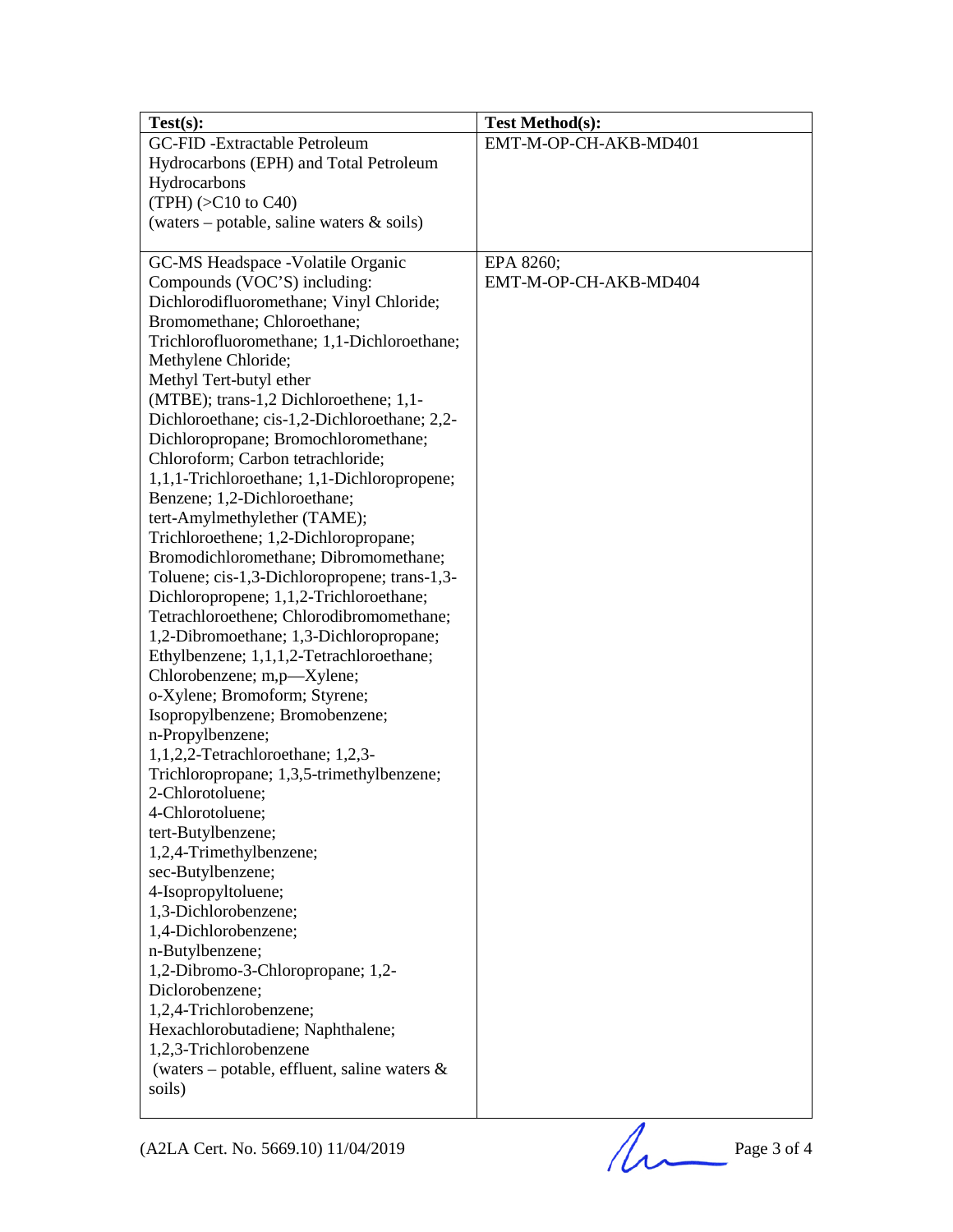| $Test(s)$ :                                                              | <b>Test Method(s):</b>                                          |
|--------------------------------------------------------------------------|-----------------------------------------------------------------|
| GC-FID Headspace -                                                       | EPA 8015B;                                                      |
| Volatile Petroleum Hydrocarbons C5 - C10                                 | EMT-M-OP-CH-AKB-MD405                                           |
| (VPH) MTBE, Benzene, Toluene,                                            |                                                                 |
| Ethylbenzene, m-Xylene, o-Xylene and p-                                  |                                                                 |
| Xylene                                                                   |                                                                 |
|                                                                          |                                                                 |
| (waters – potable, effluent, saline waters $\&$                          |                                                                 |
| soils)                                                                   |                                                                 |
| <b>Waters:</b>                                                           |                                                                 |
| Conductivity                                                             | APHA 2150B (Electrode); EMT-M-OP-CH-                            |
|                                                                          | AKB-MD201                                                       |
|                                                                          |                                                                 |
| Alkalinity                                                               | APHA 2320 (Titration); EMT-M-OP-CH-                             |
|                                                                          | AKB-MD210                                                       |
|                                                                          |                                                                 |
| Hardness                                                                 | APHA 2340B (ICP-MS and Calculation);                            |
|                                                                          | EMT-M-OP-CH-AKB-MD211;                                          |
|                                                                          | APHA 2340C (Titration)                                          |
| <b>TDS</b>                                                               | APHA 2540C (Electrode / Gravimetric);                           |
|                                                                          | EMT-M-OP-CH-AKB-MD208                                           |
| <b>TSS</b>                                                               | APHA 2540D (Gravimetric);                                       |
|                                                                          | EMT-M-OP-CH-AKB-MD209                                           |
|                                                                          |                                                                 |
| pH                                                                       | APHA $4500$ H + B (Electrode);                                  |
| <b>Residual Chlorine</b>                                                 | EMT-M-OP-CH-AKB-MD301                                           |
|                                                                          | APHA 4500Cl (Spectrophotometer);<br>Hach 8167 (Total Chlorine); |
|                                                                          | Hach 8021 (Free Chlorine)                                       |
|                                                                          |                                                                 |
| <b>TOC</b>                                                               | APHA 5310B (OX-IR);                                             |
|                                                                          | MT-M-OP-CH-AKB-MD319                                            |
| Soils:                                                                   |                                                                 |
| Chloride                                                                 | BS 1377-3 (Titration)                                           |
|                                                                          |                                                                 |
| <b>Total Sulfate</b>                                                     | BS 1377-3 (Gravimetric)                                         |
|                                                                          |                                                                 |
| $ICP-MS$ -                                                               | APHA 3125 (ICP-MS);                                             |
| (Al, As, Ag, Ba, Be, B, Cd, Co, Cr,                                      | EMT-M-OP-CH-AKB-MD112                                           |
| Cu, Fe, Hg, Li, Mn, Mo, Na, Ni,<br>Pb, Se, Sb, Sn, Sr, Ti, Tl, U, V, Zn) |                                                                 |
|                                                                          |                                                                 |
| pH                                                                       | BS 1377-3 (Electrode)                                           |
| <b>Elemental Analysis:</b>                                               | EMT-M-OP-CH-AKB-MD101                                           |
| <b>OES</b> using Direct Reading Optical                                  |                                                                 |
| <b>Emission Spectrometry techniques</b>                                  |                                                                 |
|                                                                          |                                                                 |

\* excluded from SALINE WATERS

 $(A2LA$  Cert. No. 5669.10) 11/04/2019 Page 4 of 4